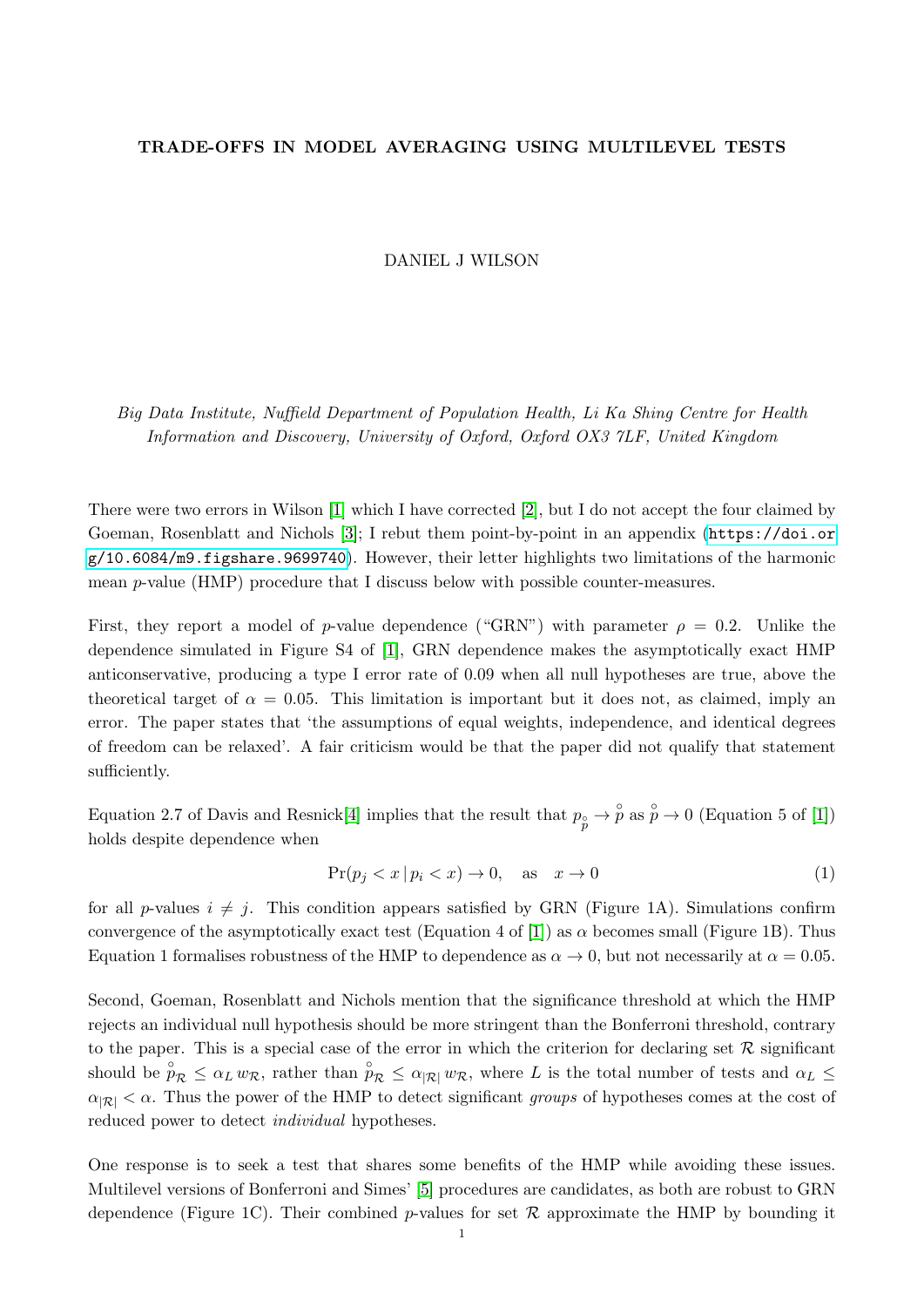from above (SI Equations 36 and 39 of [\[1\]](#page-1-0)):

$$
p_{\mathcal{R}}^{\text{Bonf}} = \frac{w_{\mathcal{R}}}{\max_{i \in \mathcal{R}} \{w_i/p_i\}}
$$
  
\n
$$
p_{\mathcal{R}}^{\text{Simes}} = \frac{w_{\mathcal{R}}}{\max_{i \in \mathcal{R}} \{r_{i\mathcal{R}} w_i/p_i\}}
$$
  
\n
$$
\hat{p}_{\mathcal{R}} = \frac{w_{\mathcal{R}}}{\sum_{i \in \mathcal{R}} w_i/p_i}
$$
\n(2)

(Here  $w_{\mathcal{R}} = \sum_{i \in \mathcal{R}} w_i$ ,  $\sum_{i=1}^L w_i = 1$ , and  $r_{i\mathcal{R}}$  ranks  $w_i/p_i$  within  $\mathcal{R}$  from largest, 1, to smallest,  $|\mathcal{R}|$ .)

The multilevel Bonferroni and Simes methods can therefore be interpreted as approximating the HMP's model averaging approach. These multilevel tests control the strong-sense familywise error rate because a superset of any significant subset must also be significant at threshold  $\alpha w_{\mathcal{R}}$ . This allows the most significant groups of p-values to be identified, so that conclusions are made at the finest resolution permitted by the data, as in the HMP procedure.

Multilevel HMP, Simes and Bonferroni procedures all have lower power (higher type II error rates) for combining small proportions of  $p$ -values, the HMP slightly more so. All procedures have higher power for combining large proportions of p-values, the HMP considerably more so (Figure 1D). Thus multilevel Bonferroni, Simes and HMP procedures all offer some benefits of model averaging with different trade-offs in terms of the power of their combined tests and their robustness to dependence.

## **ACKNOWLEDGMENTS**

D.J.W. is a Sir Henry Dale Fellow, jointly funded by the Wellcome Trust and the Royal Society (Grant 101237/Z/13/B). D.J.W. is supported by a Big Data Institute Robertson Fellowship. I would like to thank Jacob Armstrong for comments.

## **REFERENCES**

- <span id="page-1-0"></span>[1] Wilson DJ (2019) The harmonic mean p-value for combining dependent tests. Proceedings of the National Academy of Sciences 116(4):1195–1200.
- <span id="page-1-1"></span>[2] Wilson DJ (2019) Correction for Wilson, The harmonic mean p-value for combining dependent tests. Proceedings of the National Academy of Sciences doi.org/10.1073/pnas.1914128116.
- <span id="page-1-2"></span>[3] Goeman JJ, Rosenblatt JD, Nichols TE (2019) Comment on Wilson's "The harmonic mean p-value for combining dependent tests". Proceedings of the National Academy of Sciences in press.
- <span id="page-1-3"></span>[4] Davis RA, Resnick SI (1996) Limit theory for bilinear processes with heavy-tailed noise. The Annals of Applied Probability 6(4):1191–1210.
- <span id="page-1-4"></span>[5] Simes RJ (1986) An improved Bonferroni procedure for multiple tests of significance. Biometrika 73(3):751–754.